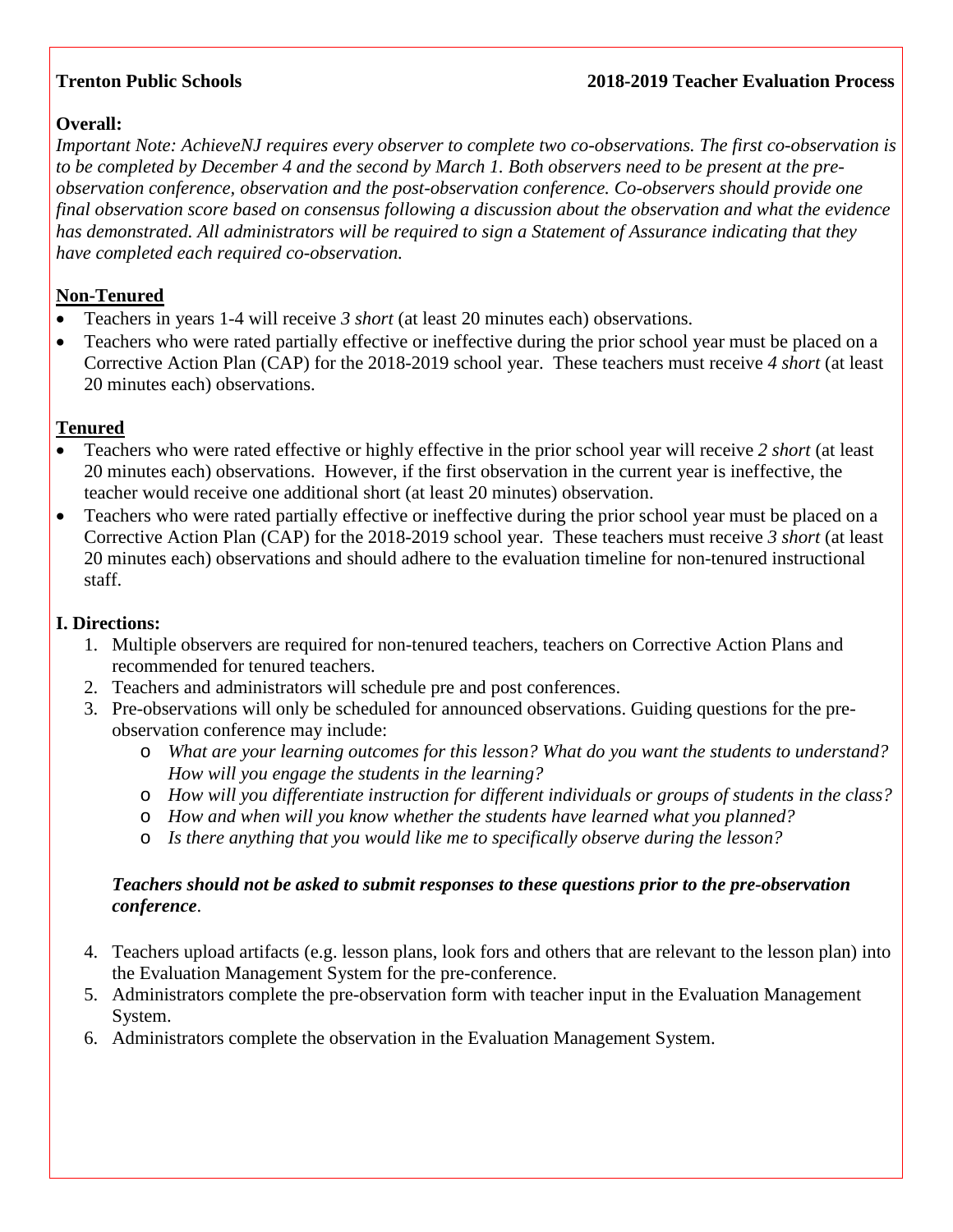- 7. Teachers may review their observations in the Evaluation Management System once they are saved by the administrator. All teachers are expected to upload into the Evaluation Management System, two to three documents, one of which should be student work, in preparation for the post-conference (recommended five-day (5) period to prepare when possible).
	- o Please note: Teachers are expected to maintain 7-11 artifacts in the Evaluation Management System throughout the year to support their summative evaluation that will include Domain 4.
- 8. The post-conference form should be completed collaboratively during the post-conference in the Evaluation Management System. (According to AchieveNJ code, the post-conference must be completed within fifteen (15) school days of the observation.)
- 9. Teachers are encouraged to write a reflective response to the observation using the template in the Evaluation Management System. These responses may be included in their portfolio as evidence for Domain 4a.
- 10. Teachers are to electronically sign each completed observation in the Evaluation Management System.
- 11. The Manager, Talent Development and the Chiefs of Schools will review observations on an on-going basis throughout the year.
- 12. Administrators will use the specific Trenton Public Schools' District Teacher Evaluation rubric for each TEA position (i.e. Teacher, School Counselor, Nurse, etc.) to evaluate the performance in each of the four domains based on the rating criteria. Please note: *Domains 1, 2 and 3 will be scored for all observations. Domain 4 will be scored independently by the Principal and will be included as part of the summative evaluation conference.*
- 13. N/A is not an acceptable score in any domain and may not be used.

## **II. Administrators' Guidance:**

- 1. For non-tenured teachers not rated effective or highly effective in the prior school year, the three observations to be scheduled will consist of two announced and one unannounced. In addition, there is to be a final meeting to complete the annual summary conference form.
- 2. For tenured teachers who were rated effective or highly effective in the prior school year, the two observations will consist of one announced and one unannounced. In addition, there is to be a final meeting to complete the annual summary conference form.
- 3. Corrective Action Plans (CAP) must be completed in the Evaluation Management System and administrators are to use the drop-down menus in the development of the plan. CAPs should be limited to two to three focus areas at a time. If the mSGP results in a teacher being placed on a CAP, the CAP must be developed within fifteen calendar days following receipt of the score.
- 4. If a teacher is on a CAP, the additional observation must be announced and scheduled.
- 5. Once an observation is scheduled, the observation should be completed on the scheduled date/time unless there is a necessary reason to reschedule the observation.
- 6. Specific comments based on evidence are to be included in each section. Observers are cautioned to avoid subjective commentary.
- 7. Cite evidence from both teachers' and students' actions in the classroom.
- 8. Observers' comments should promote teacher reflection (i.e. observer poses questions or identifies topics for teacher to consider) and provide at least one actionable step for the teacher with a recommended timeline.
- 9. *Recommendations are required* for all ratings of 1 and 2 so that teachers are aware of what is necessary for improvement.
- 10. Upon completion of the observation, observers are to provide a narrative summary of the observation, including strengths, areas for improvement, and recommendations.
- 11. If situations arise with meeting expected timelines with individual teachers, administrators should consult with their Chief of Schools for guidance.

## **III. Best Practice Tips:**